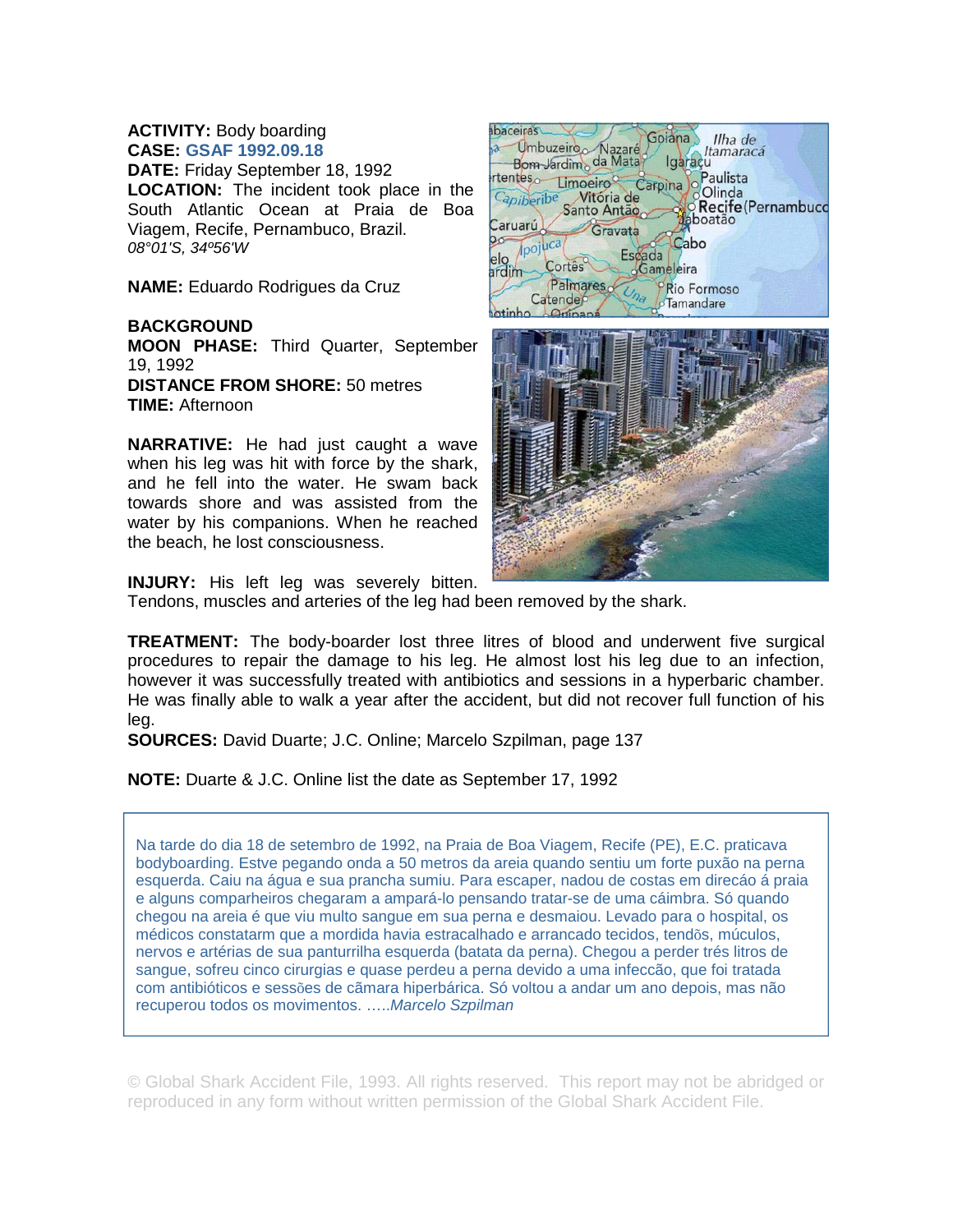## *Tubarões apavoram galera*

*#O ano era 1992 e o surf explodia em Pernambuco. O Estado estava realmente em alta nas competições, chegando aos pódios de campeonatos estaduais, regionais e mesmo brasileiros. Uma escolinha de surf com aulas ministradas pelo diretor-técnico da ASPE (Associação de Surf de Pernambuco) se encarregava dos novos talentos com duas turmas diárias, manhã e tarde. Tudo caminhava para que o surf pernambucano se consolidasse como o melhor do País. Até que aconteceu o inesperado. Um tubarão de quase 2 metros atacou a perna de um bodyboarder, bem em frente ao Acaiaca, pico mais freqüentado pelos surfistas de Recife. O alarde foi geral, mas o surf não parou.* 

*E aí veio o segundo ataque. O estudante de medicina Albano Gomes Dias Filho, de 25 anos, foi mordido na batata da perna direita por uma fera de mais de 2 metros. Albano contou que surfava sozinho no Acaiaca e chegou a ver um grande peixe por perto. "Senti também um cheiro de melancia e fiquei o tempo todo deitado na prancha", afirmou. Ao cair numa onda, o estudante sentiu um tranco na perna e se agarrou à prancha para não ser arrastado para o fundo. Foi quando sentiu que sua perna seria dilacerada. Por milagre o bichano aliviou a mordida e Albano conseguiu remar em direção à praia. O tubarão ainda tentou abocanhá-lo novamente, incentivado pela enorme quantidade de sangue espalhado na água. Albano foi logo socorrido e levado ao hospital. O caso teve grande repercussão e atraiu a atenção das autoridades locais. Os ataques continuaram até que o governo proibiu a prática do surf nas praias de Recife, colocou placas de sinalização em toda a orla ? nenhuma delas sinalizando a presença de tubarões ? e orientou a polícia e o corpo de bombeiros a apreenderem pranchas dos infratores.* 

*O engenheiro de pesca da Universidade Federal Rural de Pernambuco, Fábio Hazin, aponta como principal causa dos ataques no litoral pernambucano a construção do porto de Suape, que desviou a rota dos navios e aumentou o tráfego marinho.* 

*Segundo Hazin, os tubarões acompanham os navios até se aproximarem de Suape, de onde seguem através de um canal em direção às praias do Paiva, Piedade e Boa Viagem. Entre as duas últimas, existe um recife a cerca de um quilômetro da costa, com grande população de arraias ? um dos alimentos preferidos pelas feras. Os tubarões acabam permanecendo no local e atacam os surfistas, que geralmente passam muito tempo dentro d?água. Passaram-se seis anos, os ataques diminuíram, outros foram abafados e o problema persiste, comprometendo o surf na região. Afinal, qual pai daria para o seu filho uma prancha para deslizar nas ondas da praia de Boa Viagem?* 

*Recentemente, no mês de julho, o surfista Rodrigo Menezes, de 16 anos, foi atacado por mais um tubarão no pico do Espanha, em Boa Viagem. O caso foi parar na televisão, em horário nobre, e o garoto, que não teve ferimentos tão graves, está em fase de recuperação para voltar às ativas. É o surf circulando nas veias.* 

*Google translation* 

## **Sharks Panic Galera**

*……………………………...* 

The year was 1992 and the surf exploding in Pernambuco. The state was really high in competitions, reaching the podium to state championships, regional and even Brazil. A surfing school with classes taught by the technical director of ASPE (Association of Surfing Pernambuco) was in charge of new talent with two classes daily, morning and afternoon. Everything was going to surf Pernambuco be consolidated as the best in the country until the unexpected happened. A shark of almost 2 meters attacked the leg of a bodyboarder, right in front of Acaiaca, the most popular

© Global Shark Accident File, 1993. All rights reserved. This report may not be abridged or reproduced in any form without written permission of the Global Shark Accident File.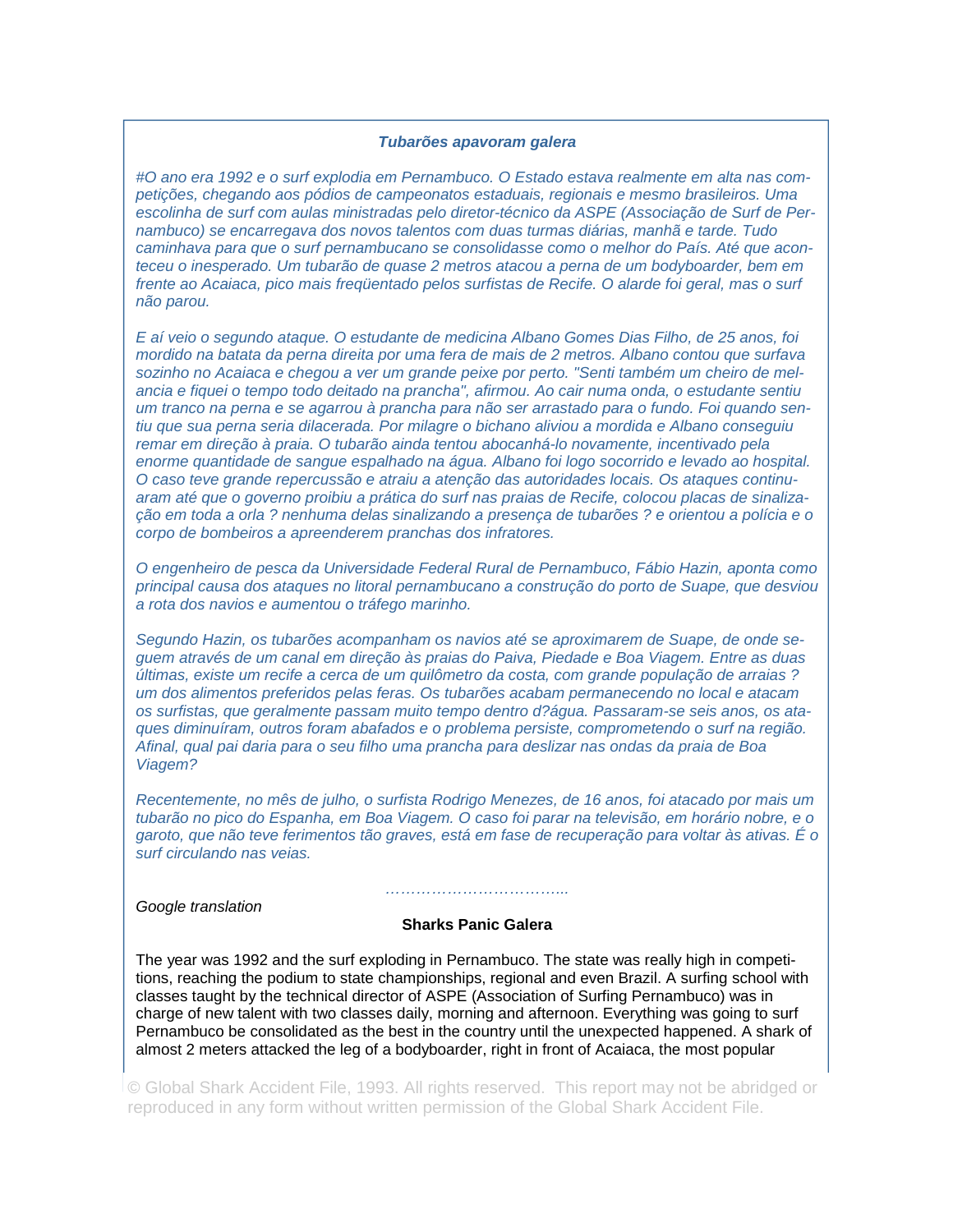beach with surfers from Recife. The hype was general, but the surf did not stop.

Then came the second attack. The medical student Albano Gomes Filho, 25, was bitten on the right calf by a beast of more than 2 meters. Albano said he was surfing alone in Acaiaca and came to see a big fish around. "I also felt a smell of watermelon and spent the time lying on the board," he said. When falling in a wave, the student felt a blow on the leg and clung to the board not to be dragged down. It was when he felt his leg was torn. Miraculously eased the bite and Albano managed to paddle towards the beach. The shark still trying to grab him again, encouraged by the enormous amount of blood spilled in the water. Albano was soon rescued and taken to hospital. The case caused quite a stir and attracted the attention of local authorities. The attacks continued until the government banned the practice of surf on the beaches of Recife, placed road signs across the border? none of them signaling the presence of sharks? and directed the police and fire boards to apprehend the offenders.

The engineer fishing the Federal Rural University of Pernambuco, Fabio Hazin, pinpoints the main cause of the attacks on the coast of Pernambuco construction of the port of Suape, which shifted the route of vessels and increased marine traffic.

According Hazin, sharks accompanying vessels approaching Suape, where they follow through a channel in the shore of Paiva, Piety and Boa Viagem. Among the latter two, there is a reef about a mile from the coast, with large populations of stingrays? one of the favorite foods by the beasts. Sharks end up staying in the place and attacking the surfers, who usually spend much time in the water. It took six years, the attacks have decreased, others were drowned and the problem persists, affecting the surf in the region. After all, what parent would give his son a board to slide on the waves of Boa Viagem beach?

Recently, in July, the surfer Rodrigo Menezes, 16, was attacked by a shark over the peak of Spain, in Boa Viagem. The case went on television in prime time, and the boy, who had injuries so serious, is catching up to return to active. Is the surf circulating in the veins.

**SOURCE:** Waves, October 19, 1998, http://waves.terra.com.br/surf/noticia/tubaroes-apavoramgalera/3489

**NOTE:** This article reports 1992 as the year that Albano Gomes Filho was bitten by a shark, but according to the official list (see next page), he was bitten on March 1, 1994.

© Global Shark Accident File, 1993. All rights reserved. This report may not be abridged or reproduced in any form without written permission of the Global Shark Accident File.